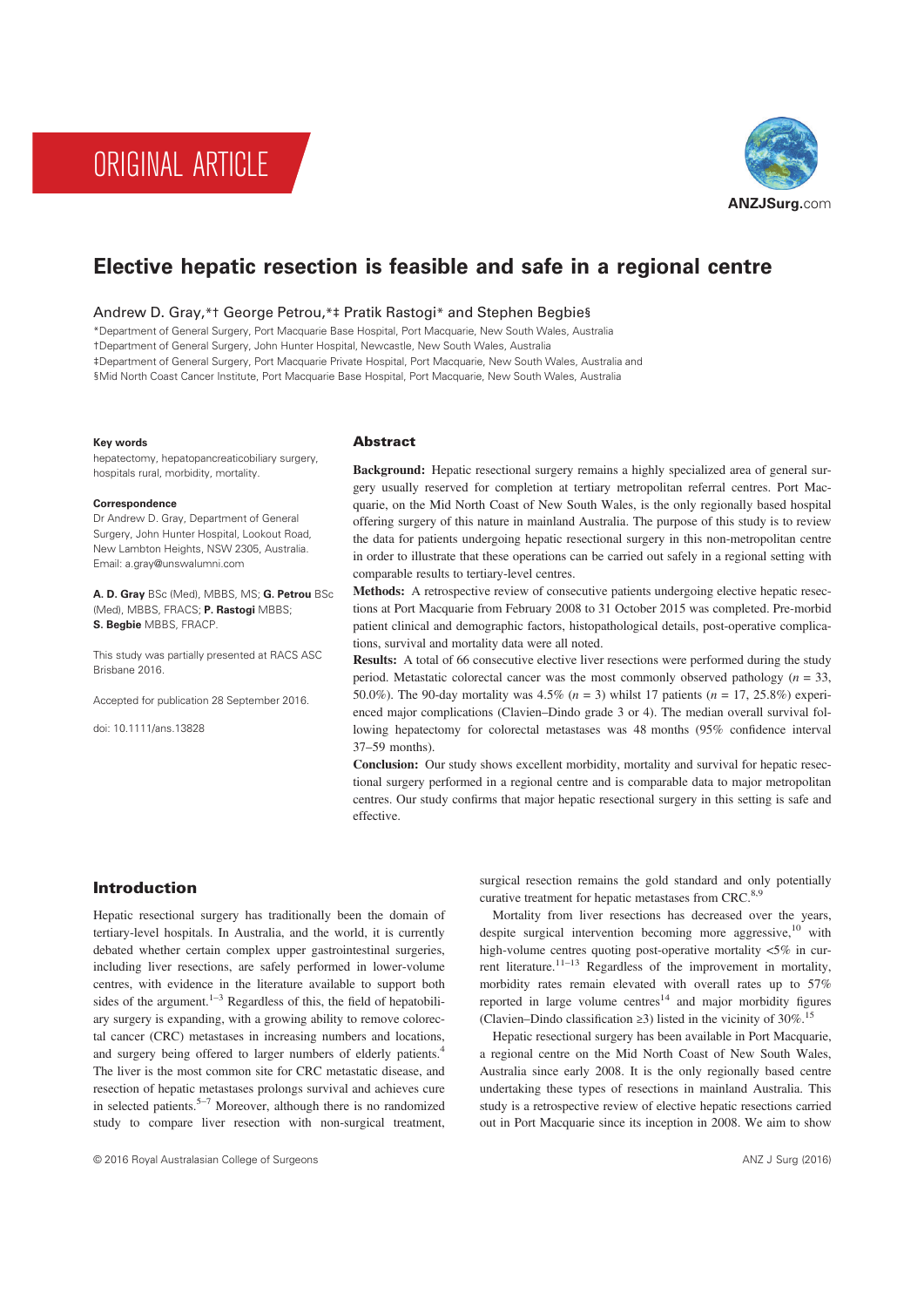that hepatic resections can be performed safely in this regional setting, with low mortality and morbidity levels comparable to those seen in tertiary-level centres.

### Methods

### Patient selection and demographics

Following the ethics approval of the study for quality assurance purposes, a retrospective review of all patients who underwent major elective hepatic resections in Port Macquarie was undertaken. All resections were performed by a single surgeon and were undertaken in both the public and private sectors. The vast majority of resections were completed at Port Macquarie Base Hospital, a 195 bed facility in a rural coastal setting with intensive care unit (ICU) support. A single resection was undertaken at Port Macquarie Private Hospital, a 77-bed facility with high-dependency supports only. Patient data were collected from the prospective database of the surgeon, with in-hospital post-operative data collated retrospectively from hospital records.

### Patient selection, assessment and preoperative workup

Port Macquarie used a standard preoperative assessment from the commencement of the programme in 2008. All patients who were referred to the service were initially presented for discussion at the Mid North Coast Cancer Institute (MNCCI) gastrointestinal oncology multidisciplinary team (MDT) meeting. The suitability for *operative* intervention primarily depended upon patient factors and staging results from a (standard) triple-phase computed tomography (CT) scan of the abdomen/pelvis and high-resolution CT of the chest. *Primovist* liver-directed magnetic resonance imaging (MRI) was utilized routinely from its availability in Port Macquarie from July 2011. Positron emission tomography (PET) CT was reserved for staging patients with recurrent disease *following* previous liver resection. At this point, patients who were deemed *resectable* proceeded to elective hepatic resection locally (and are included in this review), and those who were deemed *inoperable* were referred for palliative therapies. All *resectable* patients with CRC metastatic disease received neoadjuvant chemotherapy as standard therapy.

A standard anaesthetic approach was used for all patients including initial clinic review preoperatively, and then routine use of a thoracic epidural, central venous catheter and arterial line intraoperatively. All patients were extubated immediately following resection.

### Surgical technique and peri-operative management

Open resections were performed in a standard manner via either a right-sided 'J-type' or tri-radiate subcostal incision as determined by the surgeon. Routine intraoperative ultrasonography was used to confirm the location and numbers of tumours as well as margins for resections. Resections for CRC were completed using a remnant liver preservation approach, thereby leaving the option for re-do liver resection in the event of recurrent liver disease. Linear vascular staplers were used for ligation of major vascular and biliary pedicles. The liver edge was sealed with argon plasma coagulation and Tisseal© glue (Baxter Healthcare, Deerfield, IL, USA) and a 19-Fr passive suction drain left routinely. Laparoscopic resections were completed for small, peripheral tumours at the discretion of the surgeon. A standard five-port technique was used, with routine use of laparoscopic ultrasound, and a transhepatic approach made to the relevant vascular pedicles.

Post-operatively, patients were routinely admitted to ICU and were managed according to the principles of an enhanced recovery after surgery (ERAS) approach including early feeding and mobilization. Assuming an uncomplicated course, a planned discharge date was identified for day 6 post-operatively.

### Follow-up

Patients were followed up in a standard fashion dependent on the underlying pathology leading to the resection. All patients were seen at an initial 6-week post-operative check. Those whose pathology was benign with no post-operative complications were discharged. Patients undergoing resections for malignant lesions were reviewed with 3-monthly tumour markers, assuming they had a secretory lesion, and imaging with CT scan during the first year. They then continued follow-up with 6-monthly reviews until the end of post-operative year 5, and then annual review after 5 years as per standard protocol.

### Statistical analysis

Pre-morbid patient clinical and demographic factors, histopathological details, post-operative complications, 90-day mortality and survival for resections for CRC metastatic disease were all recorded. Data were analysed using SPSS Statistics (Version 22; IBM, Chicago, IL, USA). The study end date was defined as 31 October 2015. Survival data were calculated using the Kaplan–Meier method.

### Results

### Patient selection and demographics

From February 2008 to 31 October 2015, a total of 66 elective liver resections were performed in Port Macquarie on 61 patients with mean follow-up across the study period of 31 months (interquartile range 12–50). Baseline patient characteristics are shown in Table 1.

The types of resections performed over the study period are summarized in Table 2, with a varied complexity of cases represented in the series. In terms of the pathological indications for surgery, resection of CRC liver metastases  $(n = 33, 50.0\%)$  was the most common, followed by resections for non-CRC malignant disease  $(n = 18, 27.3\%)$ . Resection margins amongst the cohort undergoing oncological surgery were satisfactory with R0 resections confirmed on histopathology in 92.2% ( $n = 47$ ). Fifteen patients underwent surgery for benign disease  $(n = 15, 22.7%)$  with no deaths identified at the census date. Surgery was indicated in the majority of these patients ( $n = 9$ , 13.6%) as malignancy could not to be ruledout on imaging alone. The remaining benign cases were all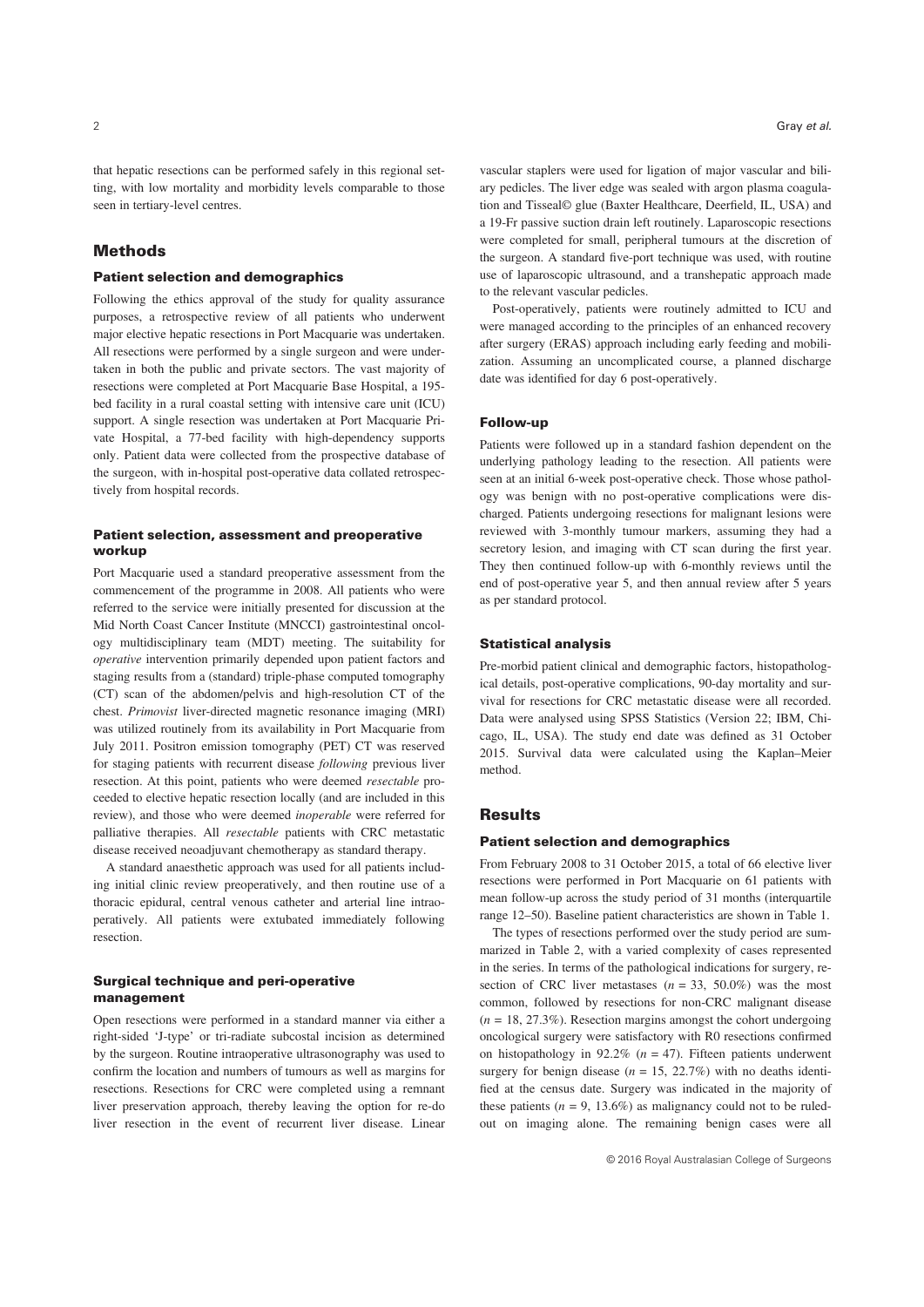#### The Port Macquarie experience 3

|  |  |  |  |  |  | <b>Table 1</b> Study population characteristics and outcomes data |  |
|--|--|--|--|--|--|-------------------------------------------------------------------|--|
|--|--|--|--|--|--|-------------------------------------------------------------------|--|

| ASA, n (%)                                                          |
|---------------------------------------------------------------------|
| 9(13.6)<br>1                                                        |
| 2<br>48 (72.7)                                                      |
| 3<br>9(13.6)                                                        |
| Preoperative haemoglobin, median (IQR)<br>135 (125-146)             |
| Post-operative haemoglobin, trough,<br>102 (91-116)<br>median (IQR) |
| Intraoperative transfusion, n (%)<br>1(1.5)                         |
| Post-operative transfusion, n (%)<br>1(1.5)                         |
| Post-operative INR, peak, median (IQR)<br>$1.2(1.1-1.4)$            |
| Post-operative ALT, peak, median (IQR)<br>381 (180-717)             |
| Post-operative bilirubin, peak, median (IQR)<br>$18(11 - 29)$       |
| Total LOS, days, median (IQR)<br>$7(6-11)$                          |
| ICU LOS, days, median (IQR)<br>$4(2-6)$                             |
| Follow-up, months, median (IQR)<br>$31(12 - 50)$                    |
| 90-day mortality, n (%)<br>3(4.5)                                   |

ALT, alanine transaminase; ASA, American Society of Anesthesiologists score; ICU, intensive care unit; INR, international normalized ratio; IQR, interquartile range; LOS, length of stay; SD, standard deviation.

|  |  |  |  | Table 2 Types of hepatic resection |
|--|--|--|--|------------------------------------|
|--|--|--|--|------------------------------------|

| Type of resection                                                                                 | n(% )                                                            |
|---------------------------------------------------------------------------------------------------|------------------------------------------------------------------|
| Minort<br>Minor complex‡<br>Major <sup>§</sup><br><b>Bilobar</b><br>Synchronoustt<br>Laparoscopic | 26 (39.4)<br>9(13.6)<br>31(47.0)<br>14(21.2)<br>1(1.5)<br>4(6.1) |

†Resection of <3 segments in accessible areas. ‡Resection of <3 segments from difficult posterior locations (segments 1, 6, 7 and 8). §Any resection involving ≥3 segments. ¶Resection involving both functional lobes of the liver. ††Simultaneous resection of primary and metastatic disease.

symptomatic including three patients with hepatic cysts  $(n = 3,$ 4.5%), and three patients with complications of intrahepatic biliary calculi ( $n = 3, 4.5\%$ ).

#### Overall mortality and morbidity

Overall 90-day mortality rate was low  $(n = 3, 4.5\%)$ . One patient died from acute hepatic failure in the context of cirrhosis following resection for primary intrahepatic cholangiocarcinoma. A second patient's death following resection for intrahepatic cholangiocarcinoma was attributable to a massive pulmonary embolus in the context of a recurrent bile leak. The third patient

**Table 3** CRC metastases resection outcomes  $(n = 33)$ 

| Intraoperative or post-operative transfusion, $n$ (%)<br>ICU LOS, days, median (IQR)<br>Total LOS, days, median (IQR)<br>90-day mortality, n (%)<br>Kaplan-Meier disease-free survival, months, median<br>(95%Cl)<br>Kaplan–Meier overall survival, months, median (95%CI)<br>Kaplan-Meier 3-year overall survival, % | 1(3.0)<br>$3(2-5)$<br>$7(6-12)$<br>1(3.0)<br>$13(10-17)$<br>48 (37-59)<br>72 |
|-----------------------------------------------------------------------------------------------------------------------------------------------------------------------------------------------------------------------------------------------------------------------------------------------------------------------|------------------------------------------------------------------------------|
| CI, confidence interval; ICU, intensive care unit; IQR, interguartile range;<br>LOS, length of stay.                                                                                                                                                                                                                  |                                                                              |

© 2016 Royal Australasian College of Surgeons

died from overwhelming sepsis due to an anastomotic leak following synchronous resection for primary and metastatic CRC. In total, there were 39 patients  $(n = 39, 59.1\%)$  who had adverse events occur following liver resection. The majority of these  $(n = 22, 33.3\%)$  were minor (Clavien–Dindo grade 1 or 2) whilst 17  $(n = 17, 25.8\%)$  experienced major complications (grade 3a, 3b or 4). Grade 3a complications were attributable to collections requiring radiologically guided percutaneous drainage  $(n = 12,$ 18.2%) and were caused by infection ( $n = 7$ , 10.6%), pleural effusion  $(n = 3, 4.5\%)$  and bile leak  $(n = 2, 3.0\%).$  One patient  $(n = 1, 1.5\%)$  had a grade 3b complication requiring return to the operating room for washout of an infected wound collection. There were four cases  $(n = 4, 6.1\%)$  with grade 4 life-threatening complications: two cases required inotropic support for sepsis from infected collections, and two required prolonged noninvasive ventilatory support for non-surgical complications (stressinduced cardiomyopathy and acute respiratory distress syndrome, respectively).

### Resection for metastatic CRC

Thirty-three  $(n = 33, 50.0\%)$  patients underwent hepatic resection for metastatic CRC. The morbidity and mortality data for this subgroup of patients are outlined in Table 3, while the overall Kaplan–Meier survival is shown in Figure 1. At the close of the study, 15 of these patients were still alive and two of those were from the first year of the series. There was only one inpatient death as described above and all other patient deaths following resection for CRC metastases were from disease progression. Of these, three recurred solely in the liver, a further seven recurred in the liver and another extrahepatic site, and the rest had completely extrahepatic recurrence. Median disease-free survival (DFS) was 13 months with the two long-term survivors from the first year of the series both disease-free at the census date (Fig. 2).

#### Non-CRC malignant disease

Eighteen ( $n = 18$ , 27.3%) patients underwent resections for malignancy *other* than CRC. Five (*n* = 5, 7.6%) patients underwent resections for primary liver cancer, with three of these patients alive and recurrence-free at the census date. Both of the deaths in this group were due to disease progression and occurred at 8 and 10 months, respectively. Five  $(n = 5, 7.6\%)$  patients underwent resection for primary intrahepatic cholangiocarcinoma, with no survivors beyond 8 months. The majority of the remaining patients were alive at the census date, but with either recurrence or residual disease including two highly selected patients who underwent initial and repeat resections for hepatic metastases from renal cell carcinoma and junctional gastric cancer, respectively. Also included were single patients with metastatic carcinoid tumour and gastrointestinal stromal tumour, and a single patient with locally invasive gallbladder cancer. The lone patient with metastatic disease of unknown primary died 11 months after their resection due to disease progression.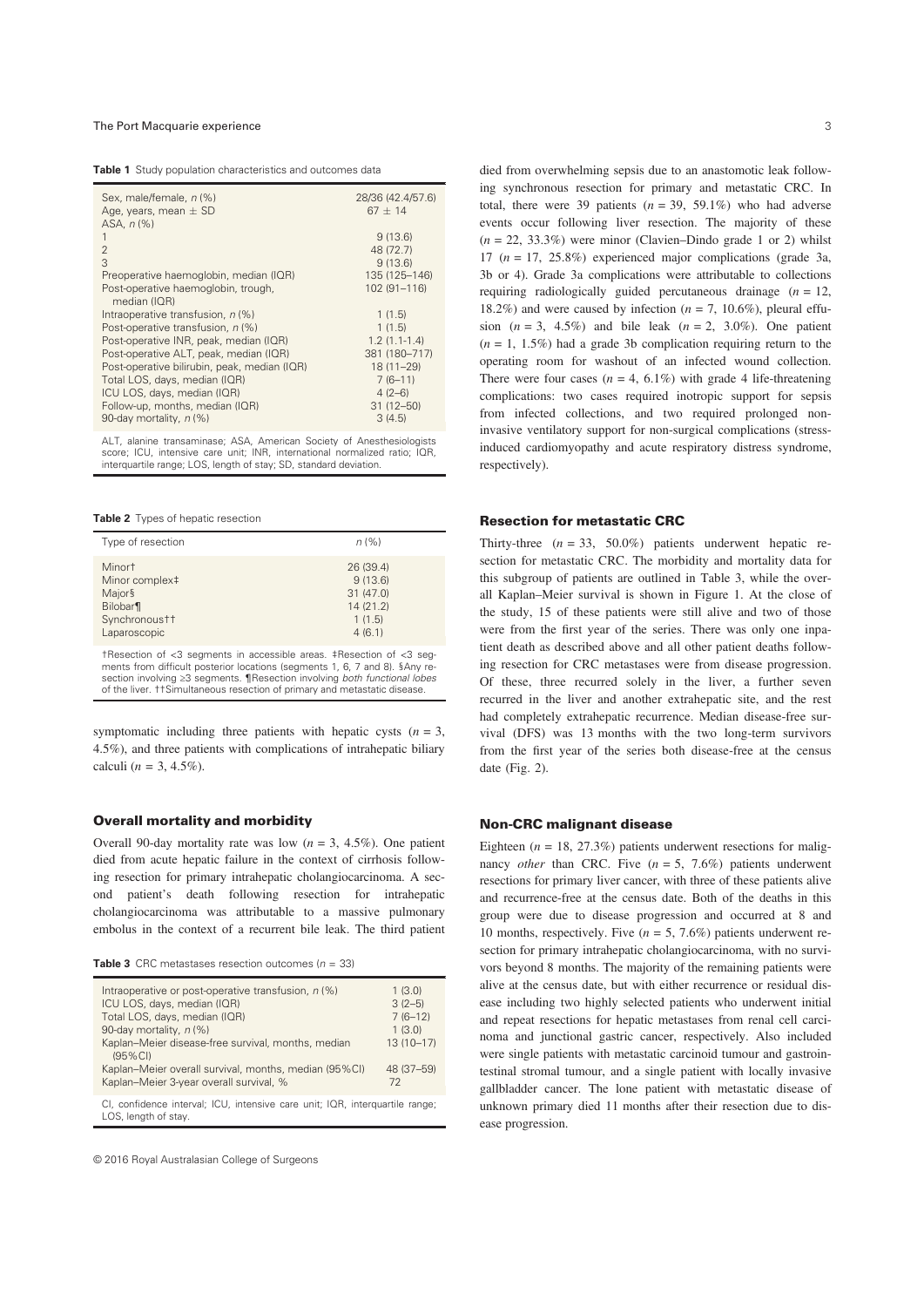

**Fig. 1.** Kaplan–Meier overall survival rates of patients with colorectal cancer liver metastases.



**Fig. 2.** Kaplan–Meier disease-free survival rates of patients with colorectal cancer liver metastases.

## **Discussion**

Our study is the first review of hepatic resections in a regional centre in mainland Australia and we show that this surgery is safe with low mortality and comparable morbidity and survival data to highvolume tertiary centres carrying out similar procedures.

Post-operative mortality has been well reported both in Australia and internationally, with large case series of available results consistently reporting inpatient and 90-day mortality rates of less than 5%.11–13,15–<sup>18</sup> Dokmak *et al*. published the largest case series of elective hepatectomy involving 2012 cases and showed an overall 90-day mortality of  $5.2\%^{14}$  – our 90-day mortality was 4.5% which is comparable. Interestingly, two separate reviews examining the effect volume of cases has on operative mortality quoted rates of 3 and 4% in high-volume centres which is comparable to our rate at a low-volume centre.19,20

Importantly, the major morbidity rate at Port Macquarie was 25.8%  $(n = 17)$ , a figure that is clearly comparable to larger international case series where rates of between 24 and 30% are reported.12,14,15 Although the overall morbidity rate at Port Macquarie was  $59.1\%$  ( $n = 39$ ), which does appear quite high, it is comparable with the rate reported from the largest international case series published in the literature  $(56.5\%)$ .<sup>14</sup> The majority of the identified morbidity cases were minor complications  $(n = 22)$ , 33.3%) with all unexpected events including increased postoperative pain, urinary tract infection, and asymptomatic pleural effusion included for analysis.

From the outset, *identifiable* selection bias amongst our cohort was kept to a minimum as no patients were *referred on* whose disease was determined to be resectable. Although a tertiary-centre was *not utilized* for assistance in decision-making, each patient was vigorously discussed at the local MNCCI MDT meeting and all parties within that environment agreed upon an individual management plan prior to its implementation on a patient level. In addition, we believe that our reported morbidity rates further reflect an aggressive approach to oncological resection, as does the number of patients undergoing complex minor resections – a more difficult surgical approach specifically undertaken to preserve liver tissue for possible future resection.

Certain issues we identified can be attributable to unique difficulties brought about by operating in a regional setting. The lack of local liver-directed MRI services was certainly a concern up until July 2011 when *Primovist* MRI became widely available. As it would be, our benign resection rate is somewhat high, however, most of these  $(n = 9)$  occurred in the period *before* liver-directed MRI was available locally, meaning patients given the option *preferred* to remain within the local region for their workup, understanding that without MRI, malignancy was not *best* able to be ruled-out on imaging alone. Again, MDT discussion for each of these patients remained crucial to their individual treatment. We also acknowledge that our overall length of stay (LOS), especially ICU LOS (Table 1), was high in the age of ERAS. Again, the relative isolation of Port Macquarie meant that a cautious approach was upheld from the outset. Patients, especially those travelling, were preferably kept for a minimum of 6 days to ensure their proximity to the primary operator during the period in which complications were most likely to become apparent. In a similar vein, patients remained in ICU longer as it was felt that specialized post-operative management, especially that required for a thoracic epidural, was best completed in a higher-level care environment.

No other treatment, apart from surgical resection, offers a patient the chance of cure for hepatic CRC metastases, and thus in this high-risk surgical cohort, a certain level of morbidity must be accepted. In terms of CRC survival statistics, although a single Australian institution has reported median overall survival (OS) greater than 100 months,<sup>18</sup> these results have not been